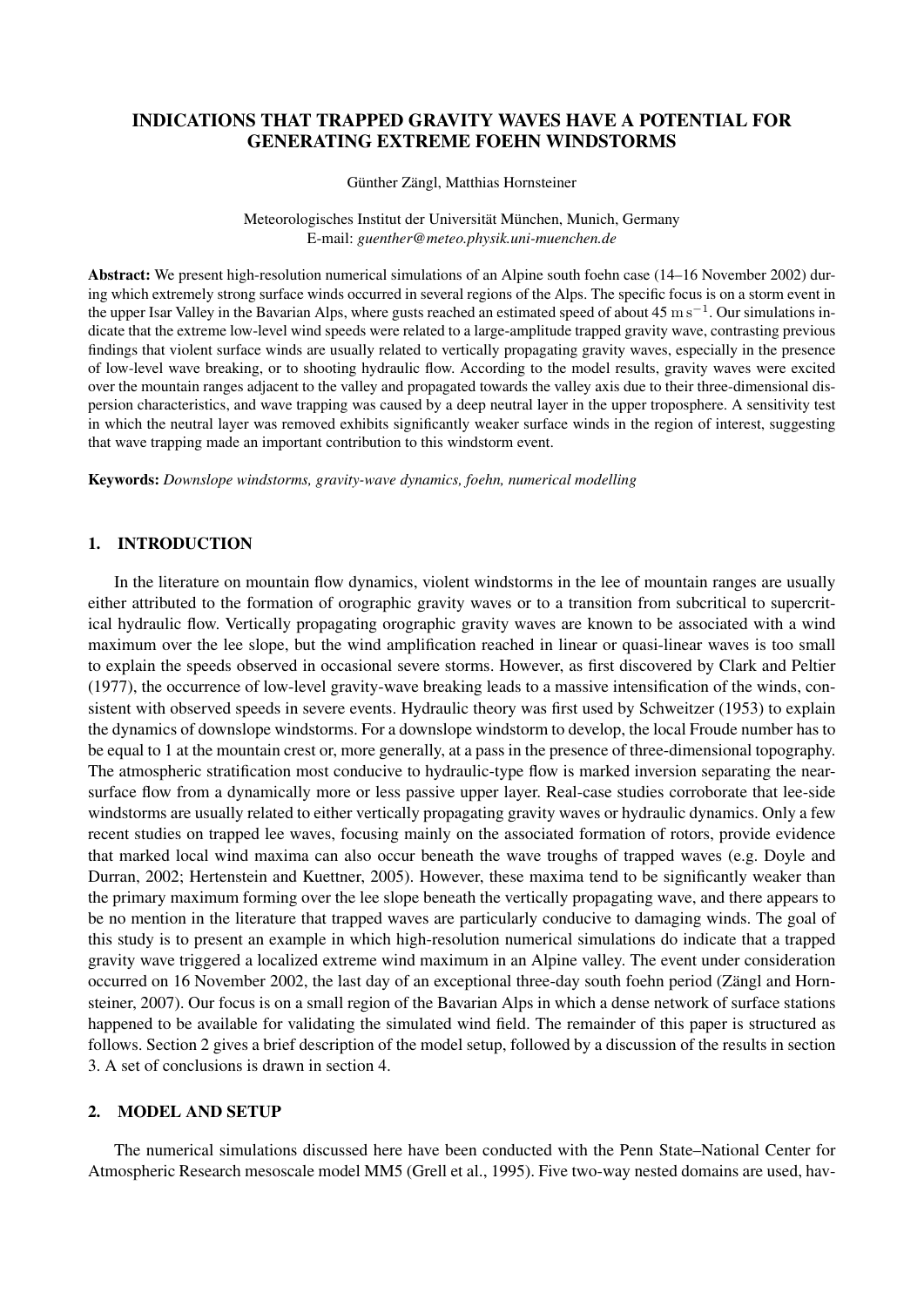ing mesh sizes of 27 km, 9 km, 3 km, 1 km and 333 m, respectively. The first domain covers a large fraction of Europe, and domain 3 covers the east-west-oriented part of the Alps. The topography of domain 4 is shown in Fig. 1 together with the position of domain 5. In the vertical, 39 unevenly spaced full-sigma levels are used, the lowermost one being about 11 m above ground. At the upper model boundary (100 hPa), a radiative boundary condition is used in order to prevent spurious reflections of vertically propagating gravity waves. Moreover, sophisticated physics parameterizations are used for cloud microphysics, subgrid-scale convection, radiation and boundary-layer processes. To minimize the numerical errors over steep topography, a truly horizontal numerical diffusion scheme (Zängl, 2002) and a generalized coordinate definition (Zängl, 2003) are used. The initial and boundary conditions are taken from the operational ECMWF (European Centre for Medium Range Weather Forecasts) analyses. The initialization date is 12 UTC 15 November 2002 except for the fifth domain which is opened 12 h later, and the simulation terminates at 00 UTC 17 November.



Figure 1: Topography of the fourth model domain with a contour interval (shading increment) of 200 m (400 m), no shading below 600 m. The boxes indicate the subdomain shown in Fig. 3 (outer box) and the location of model domain 5 (inner box). Line a1-a2 indicates the position of vertical crosssections, and locations of surface stations are Mittenwald (M), Buckelwiesen (B) and Krün (K).



Figure 2: Time series of simulated and observed surface wind speeds for the stations indicated in Fig. 1. All times refer to 16 November 2002. The line key given in (a) is valid for all panels.

### 3. RESULTS

#### 3..1 Evolution of surface winds

Fig. 2 displays the observed and simulated surface wind evolution for the three stations in the upper Isar Valley where the strongest winds occurred (Mittenwald, Buckelwiesen and Krün, see Fig. 1 for location). The surface measurements indicate exceptionally strong winds in the morning of 16 November, reaching up to  $20 \,\mathrm{m\,s^{-1}}$  on an hourly average. The wind maximum slowly propagated northward from Mittenwald to Krün. Surface winds started to weaken in the afternoon, and a cold-front passage near 16 UTC terminated the storm. The corresponding model results show that the simulations are in reasonable agreement with reality, but the wind maximum propagates northward too rapidly. Specifically, the simulated wind maximum reaches Buckelwiesen two hours too early and Krün three hours too early. The timing at Mittenwald is in better agreement with observations, but the simulated wind maximum is too short. The magnitude of the simulated wind maxima is somewhat lower than observed at Mittenwald and Krün. At the Buckelwiesen station, the simulated speed maxima are very close to the observation at a resolution of 1 km and somewhat higher at 333 m.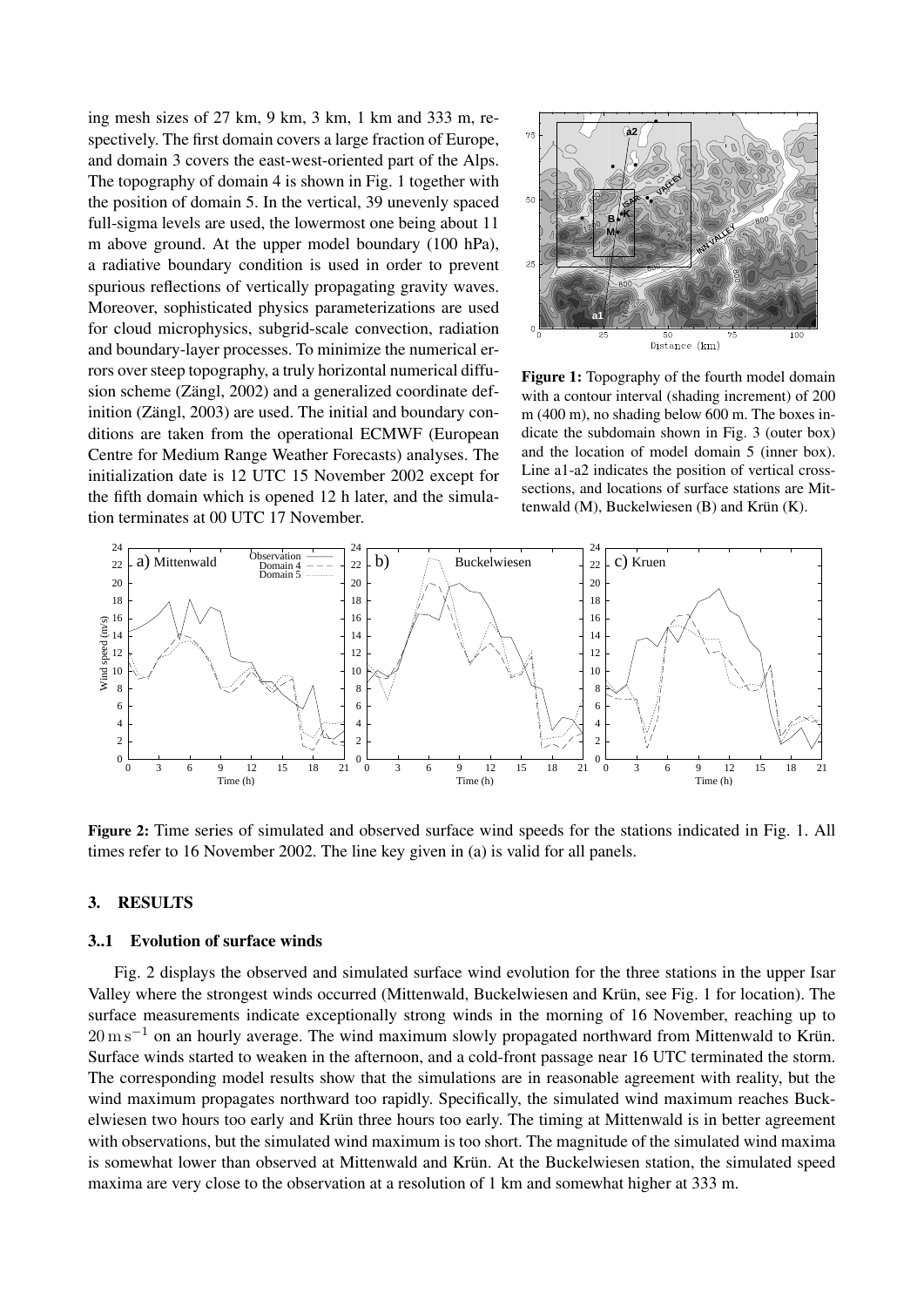

Figure 3: Simulated surface wind fields (full barb =  $5 \text{ m s}^{-1}$ ) for the subdomain indicated in Fig. 1b at (a) 03 UTC, (b) 06 UTC and (c) 10 UTC on 16 November 2002.



Figure 4: Vertical cross-sections of potential temperature (contour interval 1 K) and wind speed (see colour key) along line a1-a2 indicated in Fig. 1. Results are shown for the reference experiment at (a) 03 UTC, (b) 06 UTC, (c) 07 UTC, (d) 08 UTC and (e) 10 UTC, and for the sensitivity test with modified stratification at 07 UTC (f). In (c) and (f), the locations of Mittenwald (M), Buckelwiesen (B) and Krün (K) are indicated.

Simulated surface wind fields are illustrated in Fig. 3 for 03, 06 and 10 UTC. While violent winds were mainly restricted to the mountain ridges at 03 UTC, surface maxima in excess of  $20 \text{ m s}^{-1}$  appear in the upper Isar Valley at 06 UTC. By 10 UTC, the storm front has reached the northern rim of the Alps.